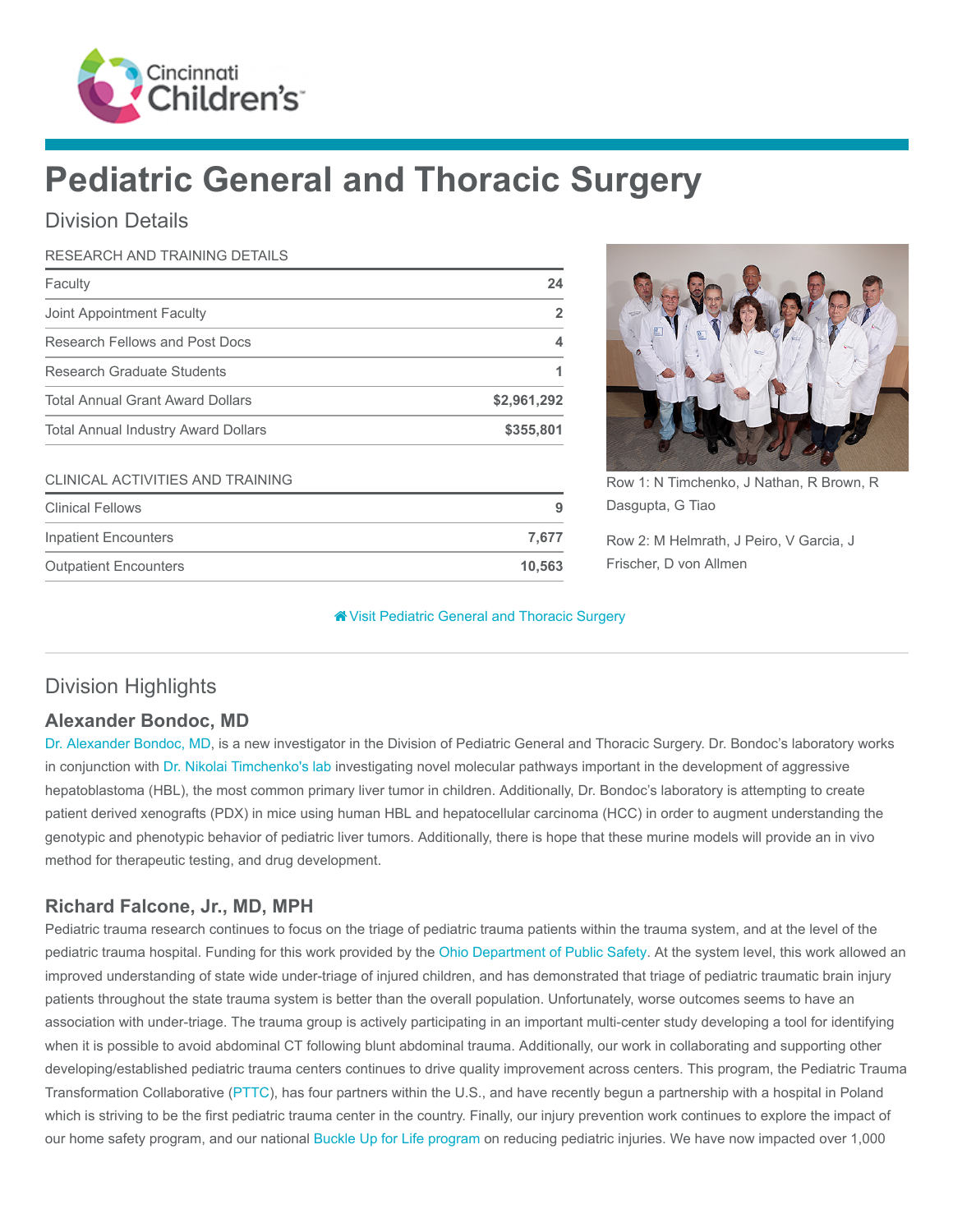homes with our home safety program, and have had an impact in 48 states with our Buckle Up for Life Program. This important work has funding from [Kohl's Cares for Kids,](https://www.kohls.com/sale-event/kohl-s-cares.jsp) [Messer Construction Company,](https://messer.com/) and [Toyota.](https://www.toyota.com/usa/community/index.html)

#### Michael Helmrath, MD

[Dr. Michael Helmrath, MD](https://www.cincinnatichildrens.org/bio/h/michael-helmrath), focuses his career on complex gastrointestinal diseases. He actively participates in translational, and basic science research. He currently serves as the director of Surgical Research for Cincinnati Children's Hospital Medical Center. Dr. Helmrath currently oversees ongoing national, and international, clinical trials for intestinal failure and bariatric surgery. These studies include the GIFT'2 and TeenLabs. Translational studies for both gastric disease, and cystic fibrosis, receive support from multiple grants, NAREN1610 and R01DK083402. His basic science laboratory specifically focuses on the role of intestinal stem cells in small intestinal physiology. His work has been continuously funded by multiple [NIH](https://www.nih.gov/) awards. His U01 award, U01DK103117, aims to lead to a deeper understanding of regional influence within the intestinal stem cell populations that may contribute to physiological and disease specific differences commonly seen between the proximal and distal intestine. As part of the [Intestinal Stem Cell Consortium,](https://iscconsortium.org/) he is actively involved in the intestinal stem cell field. His long-term research goal is to establish translational therapies for the management of patients with complex gastrointestinal diseases.

#### Todd Jenkins, PhD, MPH

[Dr. Todd Jenkins, PhD, MPH](https://www.cincinnatichildrens.org/bio/j/todd-jenkins), is an associate professor in the Division of Pediatric General and Thoracic Surgery, and deputy director of the Data Coordinating Center for Teen-Longitudinal Assessment of Bariatric Surgery [\(Teen-LABS\)](https://www.cincinnatichildrens.org/research/divisions/t/teen-labs). His research focuses on obesity, surgical outcomes, and geographic information systems. He was recently awarded a UM1 from the National Institutes of Health, [NIDDK,](https://www.niddk.nih.gov/) titled ["Continuation of Teen Longitudinal Assessment of Bariatric Surgery \(Teen-LABS\), Biostatistics Research Center" in collaboration with Dr.](http://med.uc.edu/eh/directory/faculty/index/pubs/xiecn/) Changchun Xie, PhD, associate professor of Biostatistics, Department of Environmental Health, at the [University of Cincinnati](http://med.uc.edu/).

#### Helen Jones, PhD

[Dr. Helen Jones, PhD](https://www.cincinnatichildrens.org/bio/j/helen-jones), and her lab members investigate the maternal-fetal interface in a broad range of pathologies, and are developing targeted gene therapy protocols to use during pregnancy to improve placental function and fetal growth. The recent award of a R01 for the nanoparticle-mediated gene therapy project means studies are continuing into the inclusion of a targeting peptide onto the nanoparticles for systemic delivery, incorporation of MiRNA seed sequences to address off-target effects, and expanding to include the use of a guinea pig [model of fetal growth restriction to assess longer term in vivo treatment. A newly established collaboration with researchers at Texas Tech](http://www.ttuhsc.edu/) University Health Sciences Center, will also permit the investigation of nanoparticle use in a perfusion model of human placenta, taking another step towards future use in the patient population.

In collaboration with [Dr. James Cnota, MD](https://www.cincinnatichildrens.org/bio/c/james-cnota), and the [Heart Institute,](https://www.cincinnatichildrens.org/research/divisions/h/heart) the [Jones lab h](https://www.cincinnatichildrens.org/research/divisions/c/cfcmt/labs/jones)as demonstrated significant alteration of placental development in cases of congenital heart defects (CHD), including hypoplastic left heart syndrome (HLHS), and transposition of the great arteries in humans. They are currently investigating the similarities and differences in the molecular mechanisms underlying disrupted concurrent placental and heart development in these subtypes of CHD. Using mouse models of HLHS and CHD that recapitulate the human placental phenotype, they are investigating disturbances in the heart-placenta axis throughout gestation. Dr. Jones has established a new collaboration with [Dr. Shelley Ehrlich, MD, ScD, MPH](https://www.cincinnatichildrens.org/bio/e/shelley-ehrlich), in the [Division of Biostatistics and Epidemiology](https://www.cincinnatichildrens.org/research/divisions/b/biostatistics), to investigate the effects of environmental exposures on placental development, signaling and fetal programming resulting in several collaborative National Institutes of Health [\(NIH](https://www.nih.gov/)) applications.

Dr. Jones and her team have also furthered collaborations with [Dr. Kasper Hoebe, PhD,](https://www.cincinnatichildrens.org/bio/h/kasper-hoebe) in the [Division of Immunobiology,](https://www.cincinnatichildrens.org/research/divisions/i/immunobiology) to study the role [of maternal immune modulation of placental invasion with the submission of a collaborative NIH application; and Dr. Gruschen Veldtman,](https://www.cincinnatichildrens.org/bio/v/gruschen-veldtman) FRCP, MBChB, director of [Adult Congenital Heart Disease,](https://www.cincinnatichildrens.org/service/a/congenital-heart) to investigate placentation in mothers with heart diseases. Dr. Jones has maintained collaborations with [Dr. Laura Woollett,](https://med.uc.edu/pathobiology/faculty/Index/Pubs/woollela/) [UC Pathology,](https://med.uc.edu/pathology) to study the effects of cholesterol on placental development and function, as well as collaborations with [Drs. Louis Muglia, MD, PhD](https://www.cincinnatichildrens.org/bio/m/louis-muglia), and [Dr. Michaela Pavlicev, PhD,](https://www.cincinnatichildrens.org/bio/p/mihaela-pavlicev) in the [Center for Prevention of Preterm Birth,](https://www.cincinnatichildrens.org/research/divisions/c/preterm-birth) to investigate placental involvement in preterm birth. These collaborations have been fruitful leading to both impactful publications, and two successful NIH grant applications.

#### Maxime Mahe, PhD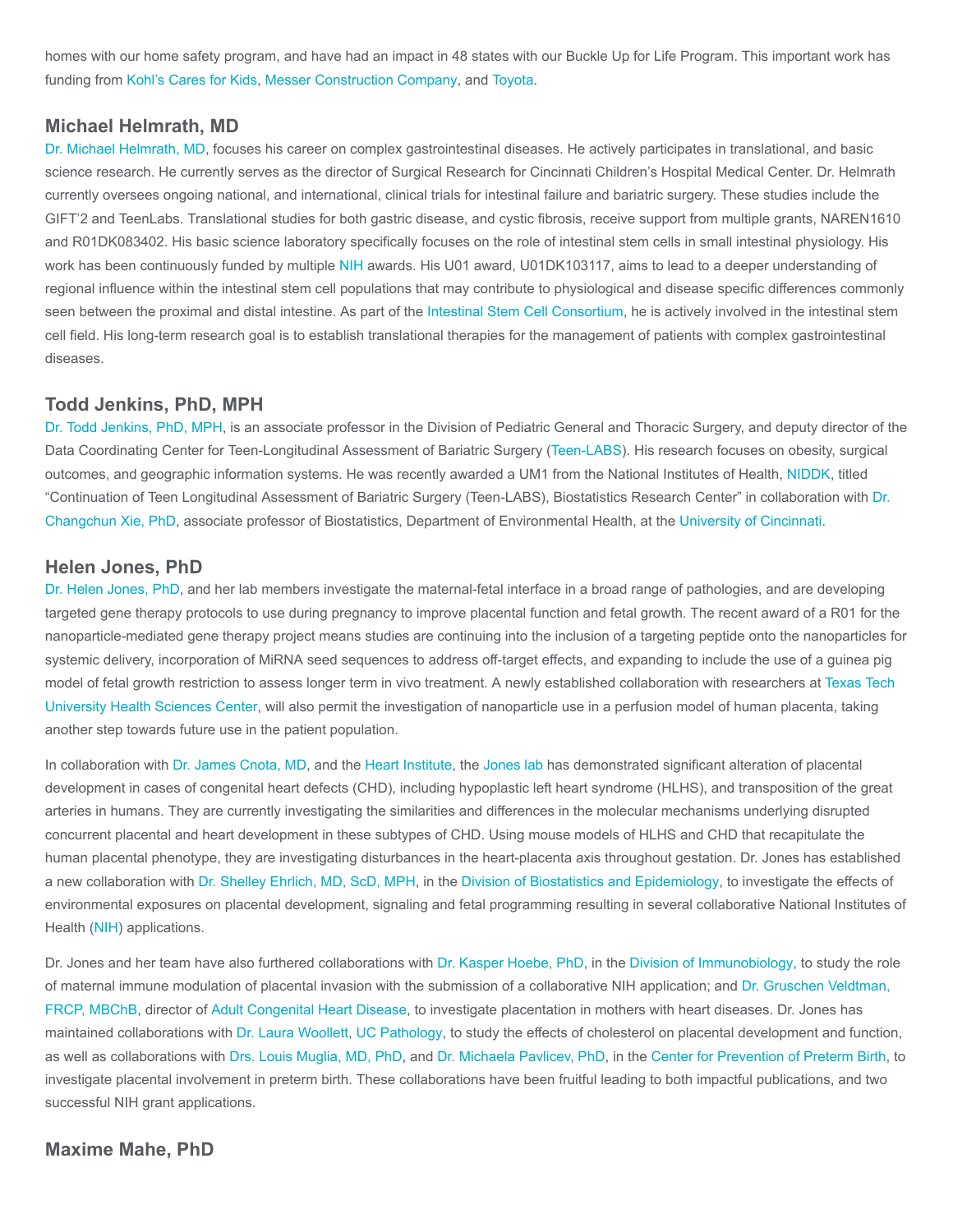[Dr. Maxime Mahe, PhD](https://www.cincinnatichildrens.org/bio/m/maxime-mahe), is an instructor in the [Division of Pediatric General and Thoracic Surgery](https://www.cincinnatichildrens.org/service/s/surgery). His research goals are to study human enteric nervous system regulation of intestinal development and its impact on gastrointestinal dysfunctions. Dr. Mahe studies the molecular and cellular mechanisms underlying the effects of the enteric nervous system on intestinal functions using integrated human gut models derived from pluripotent stem cells. The overall goal of his research is to provide insight into the gastrointestinal development and the pathophysiology relevant to functional disorders including [Hirschsprung disease](https://www.cincinnatichildrens.org/health/t/total-colonic-hirschsprung-disease). Additionally, Dr. Mahe received the Athena Blackburn Research Scholar Award from the [American Gastroenterology Association](http://www.gastro.org/) and a [NIH](https://www.nih.gov/) K99DK110414 Career development award from the National Institute of Diabetes and Digestive and Kidney Diseases ([NIDDK\)](https://www.niddk.nih.gov/).

#### Jaimie Nathan, MD

[Dr. Jaimie Nathan, MD,](https://www.cincinnatichildrens.org/bio/n/jaimie-nathan) surgical director of the [Intestinal Transplant Program,](https://www.cincinnatichildrens.org/service/c/intestinal-care/transplant) and his team are investigating the role of intestinal microbiota in intestinal transplantation and in progression of chronic liver diseases. With grant funding from the American Society of Transplant [Surgeons, the team has been studying the role of intestinal microbiota in acute rejection after intestinal transplantation with the goal](http://asts.org/) of identifying novel non-invasive biomarkers to predict the development of rejection. Investigating the role that changes in intestinal microbiota play in the progression of chronic liver disease and its complications, and in the development of post-liver transplantation complications in children is the focus of another study funded by the [Markham Family Award on Liver Diseases/Liver Transplantation.](https://www.cincinnatichildrens.org/service/l/liver-care/research/markham-award)

#### Jose Peiro, MD

A research team led by [Dr. Jose L. Peiro, MD,](https://www.cincinnatichildrens.org/bio/p/jose-peiro) director of Endoscopic Fetal Surgery at the [Cincinnati Fetal Center, i](https://www.cincinnatichildrens.org/service/f/fetal-care)s continuing investigating the basic mechanisms of pediatric and fetal surgical congenital malformations, focusing especially upon fetal myelomeningocele (MMC), congenital diaphragmatic hernia (CDH), and gastroschisis.

#### New Trends in Spina Bifida and Neural Tube Defects

Improving the fetoscopic approach for intrauterine repair by evaluating different patches and sealants in animal models in collaboration with biomedical engineers at the [University of Cincinnati](http://www.uc.edu/), [Professor Chia-Ying Lin's Laboratory](http://ceas.uc.edu/faculty_staff/profiles/chia-ying-lin.html), and then translating these techniques for use in the human fetus is the focus in MMC. A new clinical trial is now comparing fetoscopic MMC repair in humans against the standardized open fetal surgery approach. A MRI prenatal assessment is now in process to analyze the early anatomic improvements after fetal surgery for MMC. Researchers are determining the mechanistic processes, and pathways activated, in the neuro-inflammation and neurodegeneration that appear in open neural tube defects by means rodent models. The team is also studying ways to use neural progenitor cells collected from the cerebrospinal and amniotic fluid of MMC patients as a potential form of neural regeneration (cell therapy). In collaboration with Dr. [Shaaban's lab, they are using a mouse model of neural tube defects to investigate how maternal immune status can influence incidence of](https://www.cincinnatichildrens.org/research/divisions/c/cfcmt/labs/shaaban) congenital malformations.

#### Evaluating Fetal Surgery to Support Lung Development

In CDH, they continue studies in animal models that indicate that early fetal tracheal occlusion may induce faster and better fetal lung growth. A new animal model of CHAOS ligation of the fetal trachea early in gestation perfectly resembles the human histology of this condition in the sheep and mouse model. They described comparison of a novel CDH surgically induced model in rats with geneexpression to the teratogen nitrofen-induced CDH model in a collaborative study with [Dr. Jeffrey Whitsett's research group](https://www.cincinnatichildrens.org/research/divisions/p/pulmonary-bio/labs/whitsett). This group is determining a new radiologic prenatal and postnatal biomarker for better prognosis of pulmonary hypertension. Also discovered in left and right CDH, and following tracheal occlusion in a rabbit model of congenital diaphragmatic hernia were echocardiographic, and molecular cardiac effects. They continue to clinically offer fetoscopic tracheal occlusion in human fetuses with severe CDH by detachable balloon insertion. This work will contribute to an ongoing multicenter TOTAL trial.

#### Neuroenteric and Lymphatic Disorders Related to Gastroschisis

In gastroschisis, researchers are analyzing the neurodegenerative and lymphatic anomalies that associates with fetal gastroschisis, and their relation with intestinal hypomotility and malabsortion in the fetal rabbit model. They are also studying the origin and presence of intrauterine growth restriction in these fetuses with gastroschisis, in collaboration with [Dr. Mounira Habli, MD,](https://www.cincinnatichildrens.org/bio/h/mounira-habli) and [Dr. Helen Jones' lab.](https://www.cincinnatichildrens.org/research/divisions/c/cfcmt/labs/jones) Esophageal lengthening In collaboration with biomedical engineers at the University of Cincinnati, and Professor Chia-Ying Lin's Laboratory, researchers are testing a new patented device used for external or internal esophageal traction in vitro in a rabbit esophageal pouch model to improve stretching techniques that can rescue the own patient's esophagus to repair long gap esophageal atresia.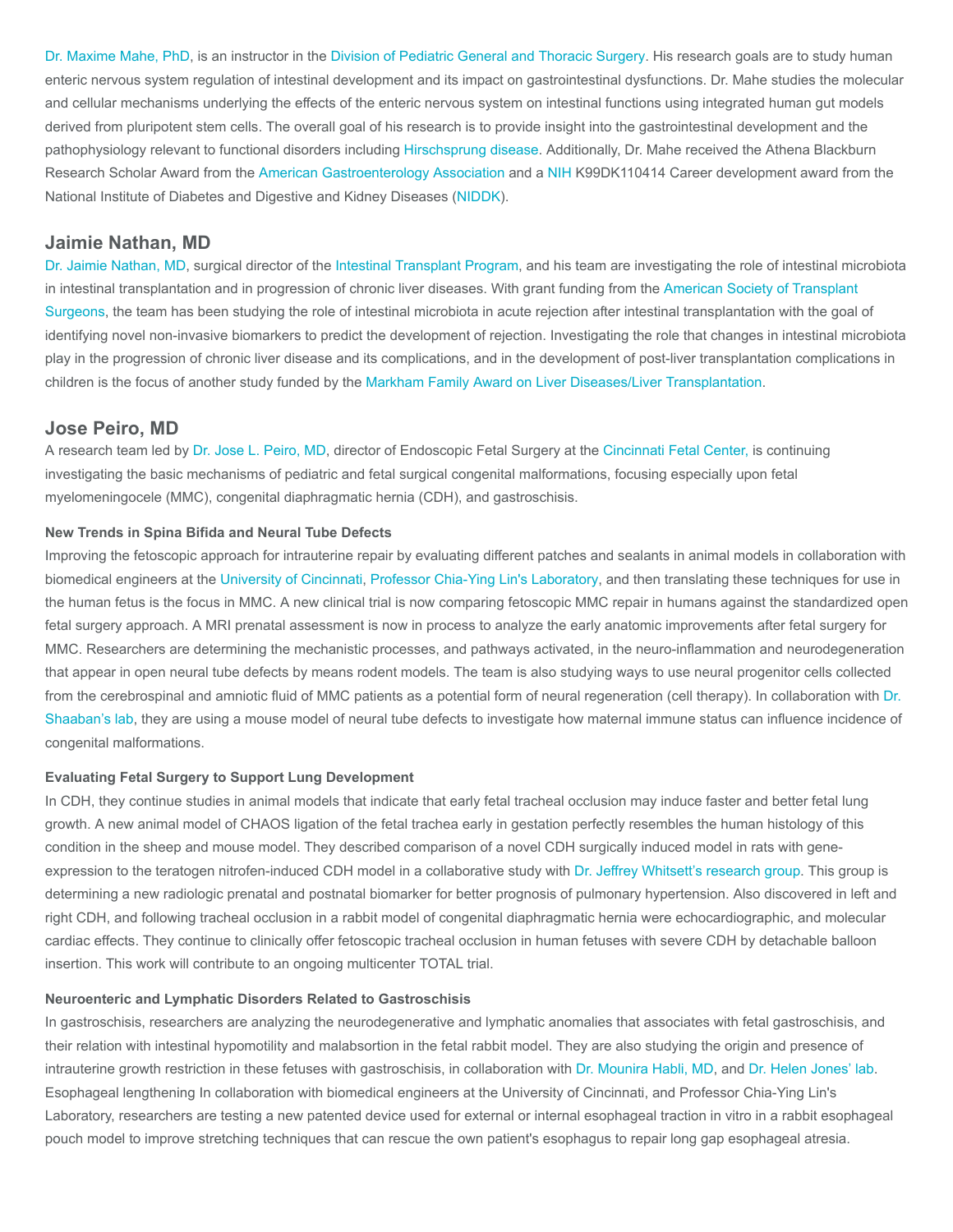#### Soona Shin, PhD

[Dr. Soona Shin, PhD](https://www.cincinnatichildrens.org/bio/s/soona-shin), is a member of the [Liver Tumor Program.](https://www.cincinnatichildrens.org/service/l/liver-tumor) Her research aims to decipher the molecular and cellular mechanism of childhood liver cancer, with a focus on adult hepatic progenitor cells, fetal hepatoblasts, and hepatocytes. Facultative adult hepatic progenitor cells and fetal hepatoblasts are tissue-specific stem cells that can differentiate into hepatocytes and cholangiocytes, the two major epithelial cell populations in the liver. The research team investigates the hypothesis that while adult hepatic progenitor cells promote pathological angiogenesis, dysregulated differentiation of both fetal hepatoblasts and hepatocytes initiates tumorigenesis. The [Shin lab](https://www.cincinnatichildrens.org/research/divisions/g/thoracic-surgery/labs/shin) employs molecular genetic approaches to test this hypothesis and collaborates with Drs. [Nikolai Timchenko, PhD](https://www.cincinnatichildrens.org/bio/t/nikolai-timchenko), [Alexander Bondoc, MD,](https://www.cincinnatichildrens.org/bio/b/alexander-bondoc) and [Anita Gupta, MD](https://www.cincinnatichildrens.org/bio/g/anita-gupta), to discover novel strategies for prevention and treatment of liver cancer.

#### Gregory Tiao, MD

[Dr. Gregory Tiao, MD](https://www.cincinnatichildrens.org/bio/t/greg-tiao), is the director of the [Division of Pediatric General and Thoracic Surgery](https://www.cincinnatichildrens.org/research/divisions/g/thoracic-surgery), and surgical director of liver transplantation. Dr. Tiao is also a member of the [Liver Tumor Program,](https://www.cincinnatichildrens.org/service/l/liver-tumor) and a member of the Children's Oncology Group Rare Tumor Liver Subcommittee. Dr. Tiao's [lab](https://www.cincinnatichildrens.org/research/divisions/g/thoracic-surgery/labs/tiao), including Dr. Sujit Mohanty, along with research assistants Bryan Donnelly, and Sarah Mowery, continues work on the pathogenesis of biliary atresia. Recently published data from his lab identified a novel cell binding site on rhesus rotavirus's (RRV) VP4 protein. The amino acid sequence "SRL" (445-447) within VP4 protein binds to the heat shock cognate protein 70 (Hsc70) expressed on cholangiocytes membrane. A sequence search of the National Center for Biotechnology Information ([NCBI\)](https://www.ncbi.nlm.nih.gov/) revealed that the sequence "SRL" is also present on one of the attachment proteins of certain strains of CMV, reovirus, Epstein-Barr virus (EBV), and HPV. All of these viruses have been isolated from patients with biliary atresia.

A second publication detailed an innovative reverse genetics system used to generate a mutant RRV with a single amino acid where altered arginine (R) in the "SRL" sequence becomes glycine (G). Cholangiocytes (biliary epithelial cells) infected with this mutant virus replicated to a significantly lower level when compared to wild-type RRV. Mice injected with this mutant RRV no longer develop murine biliary atresia. Currently they are generating a series of VP4 mutants with amino acid substitutions in other binding sites, and are studying their effects in disease pathogenesis.

#### Nikolai Timchenko, PhD

[Dr. Nikolai Timchenko, PhD](https://www.cincinnatichildrens.org/bio/t/nikolai-timchenko), is a professor in the Division of Pediatric General and Thoracic Surgery at Cincinnati Children's Hospital Medical Center and [UC Department of Surgery.](http://med.uc.edu/surgery) He is also the head of Liver Tumor Biology for the [Liver Tumor Program](https://www.cincinnatichildrens.org/service/l/liver-tumor). His [lab](https://www.cincinnatichildrens.org/research/divisions/g/thoracic-surgery/labs/timchenko) investigates mechanisms of hepatoblastoma (HBL), hepatocellular carcinoma (HCC), and mechanisms of non-alcoholic fatty liver disease (NAFLD).

Liver Cancer: The origin of liver cancer is under intensive investigations; however, there is little known about tumor originating cell types and mechanisms which initiate aggressive pediatric liver cancer. [Dr. Timchenko's lab](https://www.cincinnatichildrens.org/research/divisions/g/thoracic-surgery/labs/timchenko) has generated five unique animal models with accelerated or inhibited liver cancer after treatments with certain carcinogens. Investigations of molecular pathways in these animal models [showed that de-differentiation of hepatocytes into stem-like cells is the origin of hepatocellular carcinoma. In collaboration with Dr. Gregory](https://www.cincinnatichildrens.org/bio/t/greg-tiao) Tiao, MD, from the Division of Pediatric General and Thoracic Surgery; [Dr. James Geller, MD](https://www.cincinnatichildrens.org/bio/g/james-geller), from the [Division of Oncology;](https://www.cincinnatichildrens.org/research/divisions/o/oncology) and Dr. Anita [Gupta, MD, from the Division of Pathology; along with other members of Liver Tumor Program, Dr. Timchenko has analyzed a large cohort](https://www.cincinnatichildrens.org/bio/g/anita-gupta) of liver samples from patients with HBL and discovered molecular basis for two types of HBL. He found that classic (mild) HBL is the result of a failure of hepatic stem cells to differentiate into hepatocytes; while aggressive (chemo-resistant) HBL is the results of de-differentiation of hepatocytes into stem-like cells. Using animal models of HBL, Dr. Timchenko identified a unique type of hepatocytes which display properties of tumor initiating cells and gives rise to aggressive pediatric liver cancer. Current studies focus on the generation of the patientderived xenograft models (PDXs), and the development of drugs to inhibit classic and aggressive HBL. These studies translate the knowledge of the molecular mechanisms of liver cancer generated in animal models to clinical application in human patients. NAFLD. Investigations of NAFLD by Dr. Timchenko's lab resulted in the discovery of a triggering event that causes NAFLD. This event is the elevation of cdk4 and subsequent stimulation of a cascade of pathways that lead to NAFLD. Dr. Timchenko also found that the inhibition of cdk4 prevents/reverses early steps of NAFLD. Since the FDA approved the use of cdk4 inhibitors, and they are in clinical trials for liver cancer, it is possible to initiate clinical trials for NAFLD with these drugs. Published studies in Cell Reports are also the focus of extensive media coverage. Currently Dr. Timchenko's studies of a molecular basis of NAFLD also include investigations of the role of proliferation in NAFLD.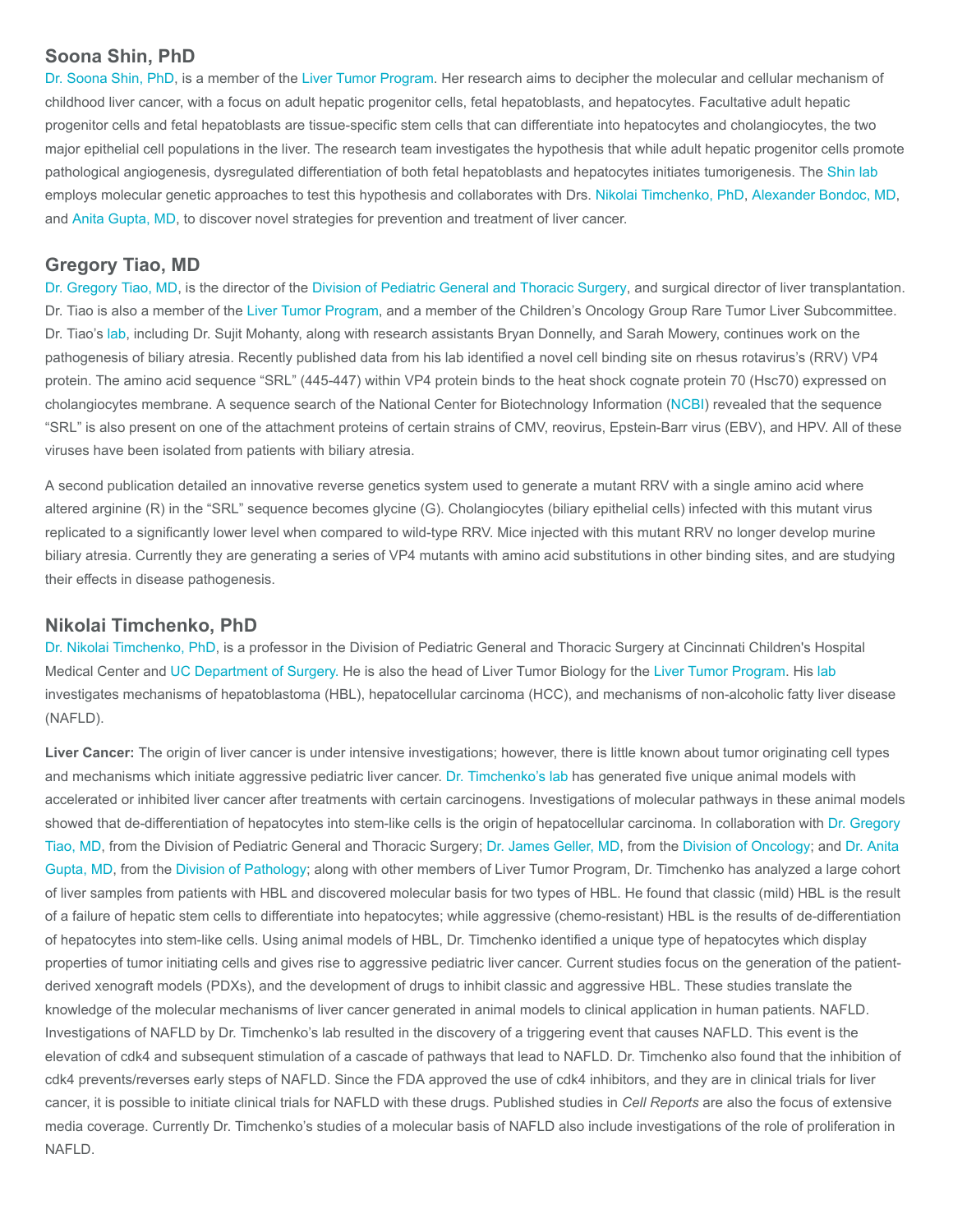## Division Publications

- 1. [Workman MJ; Mahe MM; Trisno S; Poling HM; Watson CL; Sundaram N; Chang CF; Schiesser J; Aubert P; Stanley EG.](https://www.ncbi.nlm.nih.gov/pubmed/27869805) Engineered human pluripotent-stem-cell-derived intestinal tissues with a functional enteric nervous system. Nature Medicine. 2017; 23:49-59.
- 2. von Allmen D; Davidoff AM; London WB; Van Ryn C; Haas-Kogan DA; Kreissman SG; Khanna G; Rosen N; Park JR; La Quaglia MP. [Impact of Extent of Resection on Local Control and Survival in Patients From the COG A3973 Study With High-Risk](https://www.ncbi.nlm.nih.gov/pubmed/27870572) Neuroblastoma. Journal of Clinical Oncology. 2017; 35:208-216.
- 3. [Inge TH; Jenkins TM; Xanthakos SA; Dixon JB; Daniels SR; Zeller MH; Helmrath MA.](https://www.ncbi.nlm.nih.gov/pubmed/28065736) Long-term outcomes of bariatric surgery in adolescents with severe obesity (FABS-5+): a prospective follow-up analysis. Lancet Diabetes and Endocrinology. 2017; 5:165- 173.
- 4. [Wang KS; Tiao G; Bass LM; Hertel PM; Mogul D; Kerkar N; Clifton M; Azen C; Bull L; Rosenthal P.](https://www.ncbi.nlm.nih.gov/pubmed/28027587) Analysis of Surgical Interruption of the Enterohepatic Circulation as a Treatment for Pediatric Cholestasis. Hepatology. 2017; 65:1645-1654.
- 5. [Mohanty SK; Donnelly B; Lobeck I; Walther A; Dupree P; Coots A; Meller J; McNeal M; Sestak K; Tiao G.](https://www.ncbi.nlm.nih.gov/pubmed/27859498) The SRL Peptide of Rhesus Rotavirus VP4 Protein Governs Cholangiocyte Infection and the Murine Model of Biliary Atresia. Hepatology. 2017; 65:1278-1292.
- 6. [Lages CS; Simmons J; Maddox A; Jones K; Karns R; Sheridan R; Shanmukhappa SK; Mohanty S; Kofron M; Russo P.](https://www.ncbi.nlm.nih.gov/pubmed/27641439) The Dendritic Cell-T Helper 17-Macrophage Axis Controls Cholangiocyte Injury and Disease Progression in Murine and Human Biliary Atresia. Hepatology. 2017; 65:174-188.
- 7. [Shin S; Wangensteen KJ; Teta-Bissett M; Wang YJ; Mosleh-Shirazi E; Buza EL; Greenbaum LE; Kaestner KH.](https://www.ncbi.nlm.nih.gov/pubmed/27099001) Genetic Lineage Tracing Analysis of the Cell of Origin of Hepatotoxin-Induced Liver Tumors in Mice. Hepatology. 2016; 64:1163-1177.
- 8. Tiao G; Geller J; Timchenko NA. [Generation of Pediatric Liver Cancer Patient-Derived Xenograft Platforms for Pediatric Liver](https://www.ncbi.nlm.nih.gov/pubmed/27359258) Cancer: A Critical Stage in the Development of Anticancer Treatments. Hepatology. 2016; 64:1017-1019.
- 9. Beamish AJ; Olbers T; Kelly AS; Inge TH. [Cardiovascular effects of bariatric surgery.](https://www.ncbi.nlm.nih.gov/pubmed/27762312) Nature Reviews. Cardiology. 2016; 13:730-743.
- 10. [Ryder JR; Edwards NM; Gupta R; Khoury J; Jenkins TM; Bout-Tabaku S; Michalsky MP; Harmon CM; Inge TH; Kelly AS.](https://www.ncbi.nlm.nih.gov/pubmed/27429076) Changes in Functional Mobility and Musculoskeletal Pain After Bariatric Surgery in Teens With Severe Obesity Teen-Longitudinal Assessment of Bariatric Surgery (LABS) Study. JAMA Pediatrics. 2016; 170:871-877.
- 11. Nalapareddy K; Nattamai KJ; Kumar RS; Karns R; Wikenheiser-Brokamp KA; Sampson LL; Mahe MM; Sundaram N; Yacyshyn MB; Yacyshyn B. [Canonical Wnt Signaling Ameliorates Aging of Intestinal Stem Cells.](https://www.ncbi.nlm.nih.gov/pubmed/28297666) Cell Reports. 2017; 18:2608-2621.
- 12. [Jin J; Valanejad L; Thuy PN; Lewis K; Wright M; Cast A; Stock L; Timchenko L; Timchenko NA.](https://www.ncbi.nlm.nih.gov/pubmed/27373160) Activation of CDK4 Triggers Development of Non-alcoholic Fatty Liver Disease. Cell Reports. 2016; 16:744-756.
- 13. [Nehus EJ; Khoury JC; Inge TH; Xiao N; Jenkins TM; Moxey-Mims MM; Mitsnefes MM.](https://www.ncbi.nlm.nih.gov/pubmed/27914704) Kidney outcomes three years after bariatric surgery in severely obese adolescents. Kidney international. 2017; 91:451-458.
- 14. [Asai A; Aihara E; Watson C; Mourya R; Mizuochi T; Shivakumar P; Phelan K; Mayhew C; Helmrath M; Takebe T.](https://www.ncbi.nlm.nih.gov/pubmed/28275009) Paracrine signals regulate human liver organoid maturation from induced pluripotent stem cells. Development (Cambridge). 2017; 144:dev.142794.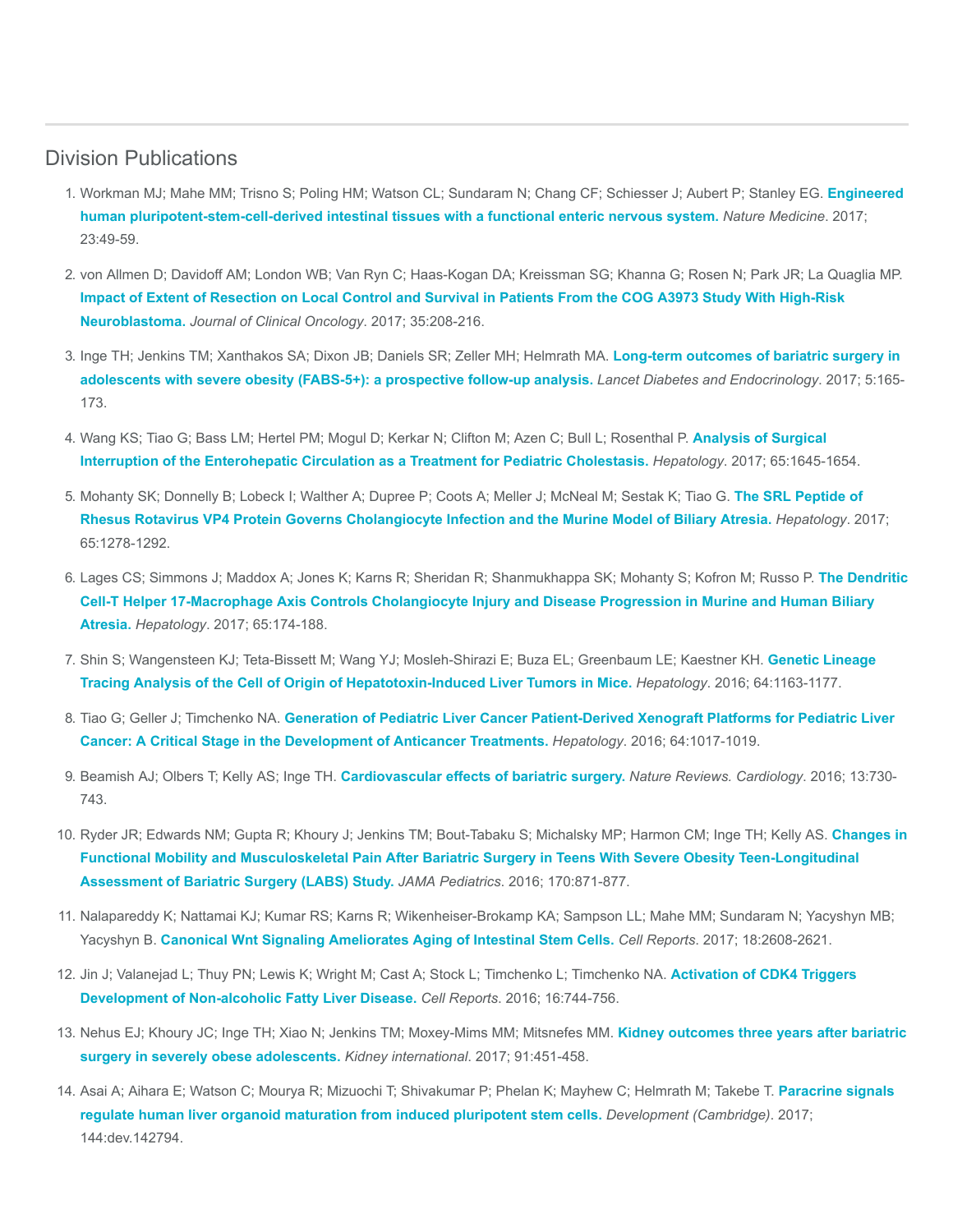- 15. Katzenstein HM; Furman WL; Malogolowkin MH; Krailo MD; McCarville MB; Towbin AJ; Tiao GM; Finegold MJ; Ranganathan S; Dunn SP. [Upfront Window Vincristine/Irinotecan Treatment of High-Risk Hepatoblastoma: A Report From the Children's Oncology](https://www.ncbi.nlm.nih.gov/pubmed/28211941) Group AHEP0731 Study Committee. Cancer. 2017; 123:2360-2367.
- 16. [Wagner LM; Kremer N; Gelfand MJ; Sharp SE; Turpin BK; Nagarajan R; Tiao GM; Pressey JG; Yin J; Dasgupta R.](https://www.ncbi.nlm.nih.gov/pubmed/27563842) Detection of Lymph Node Metastases in Pediatric and Adolescent/Young Adult Sarcoma: Sentinel Lymph Node Biopsy Versus Fludeoxyglucose Positron Emission Tomography Imaging-A Prospective Trial. Cancer. 2017; 123:155-160.
- 17. [Strong BSI; Newkold TJ; Lee AE; Turner LE; Alhajjat AM; Heusel JW; Shaaban AF.](https://www.ncbi.nlm.nih.gov/pubmed/27354027) Extrinsic allospecific signals of hematopoietic origin dictate iNKT cell lineage-fate decisions during development.. Scientific Reports. 2016; 6:28837.
- 18. Rothstein DH; Dasgupta R; Surg AAPS. [Transition of Care From Pediatric to Adult Surgery.](https://www.ncbi.nlm.nih.gov/pubmed/27494943) Pediatrics. 2016; 138:e20161303.
- 19. [Depinet H; von Allmen D; Towbin A; Hornung R; Ho M; Alessandrini E.](https://www.ncbi.nlm.nih.gov/pubmed/27553220) Risk Stratification to Decrease Unnecessary Diagnostic Imaging for Acute Appendicitis. Pediatrics. 2016; 138:e20154031.
- 20. [Lobeck IN; Sheridan R; Lovell M; Dupree P; Tiao GM; Bove KE.](https://www.ncbi.nlm.nih.gov/pubmed/28079575) Cystic Biliary Atresia and Choledochal Cysts Are Distinct Histopathologic Entities. American Journal of Surgical Pathology. 2017; 41:354-364.
- 21. Emery SP; Hasley SK; Catov JM; Miller RS; Moon-Grady AJ; Baschat AA; Johnson A; Lim F-Y; Gagnon AL; O'Shaughnessy RW. [North American Fetal Therapy Network: intervention vs expectant management for stage I twin-twin transfusion syndrome..](https://www.ncbi.nlm.nih.gov/pubmed/27131587) American Journal of Obstetrics and Gynecology. 2016; 215:346.e1-346.e7.
- 22. [Streck CJ; Vogel AM; Zhang J; Huang EY; Santore MT; Tsao K; Falcone RA; Dassinger MS; Russell RT; Blakely ML.](https://www.ncbi.nlm.nih.gov/pubmed/28130170) Identifying Children at Very Low Risk for Blunt Intra-Abdominal Injury in Whom CT of the Abdomen Can Be Avoided Safely. Journal of the American College of Surgeons. 2017; 224:449-458.e3.
- 23. [Cohran V; Managlia E; Bradford EM; Goretsky T; Li T; Katzman RB; Cheresh P; Brown JB; Hawkins J; Liu SXL.](https://www.ncbi.nlm.nih.gov/pubmed/27157990) Epithelial PIK3R1 (p85) and TP53 Regulate Survivin Expression during Adaptation to Ileocecal Resection. The American journal of pathology. 2016; 186:1837-1846.
- 24. Utzinger LM; Gowey MA; Zeller M; Jenkins TM; Engel SG; Rofey DL; Inge TH; Mitchell JE; Teen Longitudinal Assessment of Bariatric Surgery (Teen-LABS) Consortium. [Loss of control eating and eating disorders in adolescents before bariatric surgery.](https://www.ncbi.nlm.nih.gov/pubmed/27196378) International Journal of Eating Disorders. 2016; 49:947-952.
- 25. [Averin K; Bucuvalas J; Alonso MH; Kohli R; Heubi JE; Johnson ND; Goldstein BH.](https://www.ncbi.nlm.nih.gov/pubmed/27793336) Treatment of Inferior Vena Cava Obstruction Following Pediatric Liver Transplantation: Novel Use of a Customized Endovascular Stent. The Journal of Pediatrics. 2017; 180:256-260.

## Grants, Contracts, and Industry Agreements

### Annual Grant Award Dollars

| Investigator                                               | <b>Title</b>                                                                   | Sponsor                                           | ID                      | <b>Dates</b>                           | Amount    |
|------------------------------------------------------------|--------------------------------------------------------------------------------|---------------------------------------------------|-------------------------|----------------------------------------|-----------|
| Michael Anthony Helmrath,<br><b>MD</b><br>James Wells, PhD | Investigation of Regional<br>Identity in Human Intestinal<br><b>Stem Cells</b> | National Institutes of Health                     | U01 DK103117            | 09/01/2014<br>08/31/2019               | \$210.130 |
| Nikolai Timchenko, PhD                                     | NAFLD: Mechanisms and<br>Treatments                                            | National Institutes of Health                     | R01 DK102597            | 01/01/2015<br>12/31/2018               | \$351,000 |
| Jaimie Nathan, MD                                          | The Role of Intestinal<br>Microbiota in Acute Rejection                        | American Society of<br><b>Transplant Surgeons</b> | ASTS -<br>NATHAN.JAIMIE | 07/01/2015<br>$\overline{\phantom{a}}$ | \$50,000  |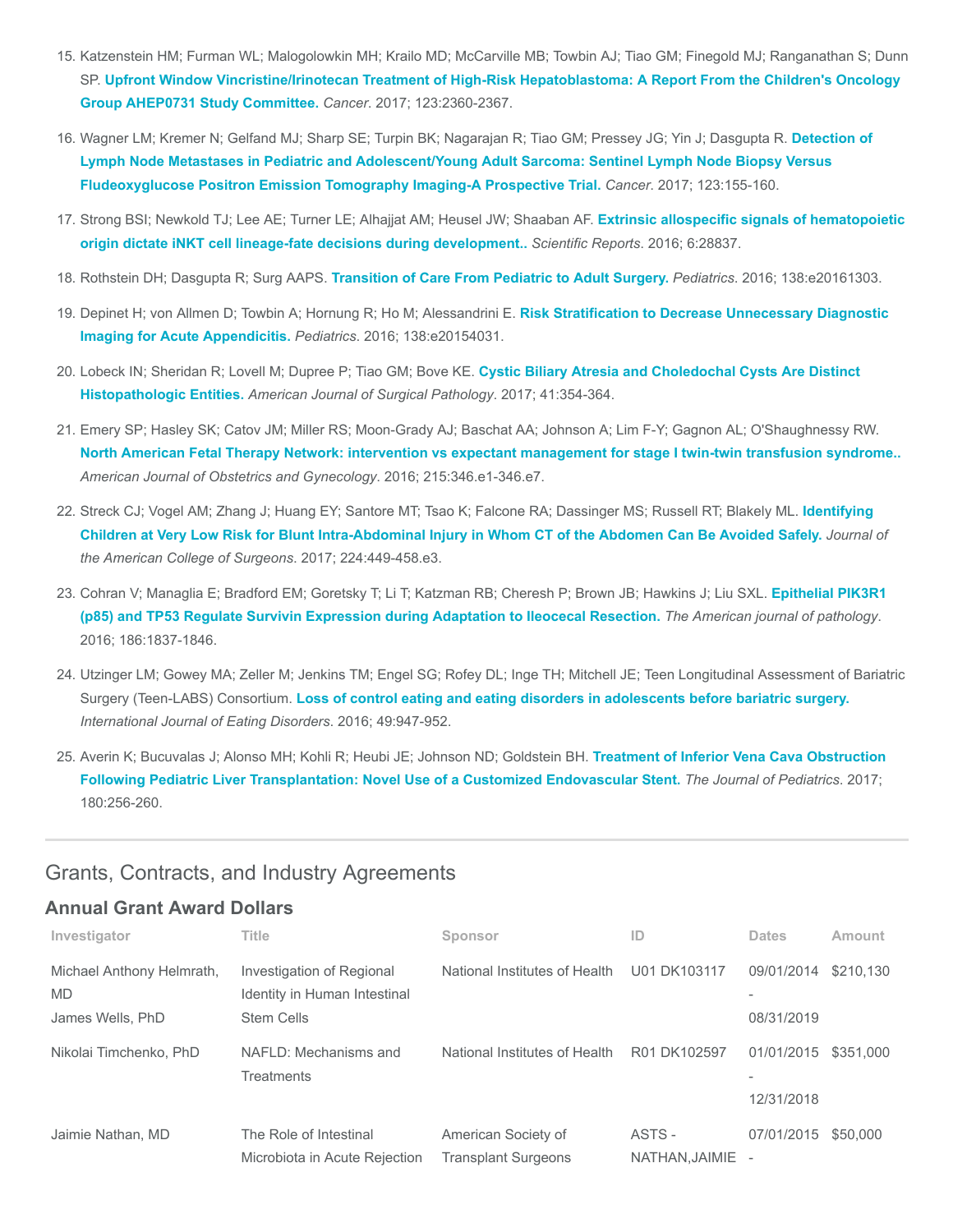|                                        | in Small Bowel Transplant<br>Recipients                                                                                                                         |                                                                                       |                                              | 06/30/2017                         |  |
|----------------------------------------|-----------------------------------------------------------------------------------------------------------------------------------------------------------------|---------------------------------------------------------------------------------------|----------------------------------------------|------------------------------------|--|
| Helen Nichola Jones, PhD               | Pre-conception Obesity<br>"Programs" Placenta Function<br>and Inflammation                                                                                      | National Institutes of Health<br>(University of Cincinnati)                           | R <sub>21</sub> H <sub>D</sub> 087536        | 07/01/2016 \$13,177                |  |
|                                        |                                                                                                                                                                 |                                                                                       |                                              | 06/30/2018                         |  |
| Maxime M Mahe, PhD                     | Human In Vivo Model to Study National Institutes of Health<br>the Role of a Functional<br>Enteric Nervous System on<br>Intestinal Development and<br>Maturation |                                                                                       | K99 DK110414                                 | 09/16/2016 \$91,171<br>08/31/2018  |  |
| Michael Anthony Helmrath,<br><b>MD</b> | Multi-institutional Trial of Non-<br>operative Management of<br><b>Uncomplicated Pediatric</b><br>Appendicitis                                                  | <b>Patient-Centered Outcome</b><br>Research Inst. (Nationwide<br>Children's Hospital) | CER-1507-<br>31325                           | 08/01/2016 \$67,725<br>07/31/2018  |  |
| Todd M Jenkins, PhD                    | Teen Longitudinal<br>Assessment of Bariatric<br>Surgery (Teen-LABS)<br><b>Biostatistical Research Center</b>                                                    | National Institutes of Health<br>(University of Cincinnati)                           | UM1 DK095710                                 | 09/01/2016 \$909,731<br>08/31/2021 |  |
| Thomas Inge                            | Teen Longitudinal<br><b>Assessment of Bariatric</b><br>Surgery (Teen-LABS)<br>Research Project                                                                  | National Institutes of Health                                                         | <b>UM1 DK072493</b>                          | 09/01/2016 \$933,928<br>08/31/2021 |  |
| Donna Laake                            | Health Improvement and<br>Wellness, Health Promotion,<br>Violence and Injury<br>Prevention                                                                      | Ohio Department of Health                                                             | GG-2016-SA-00- 11/16/2015 \$38,845<br>00-003 | 09/30/2017                         |  |
| Marilyn J Haas, RN, CNP                | Pediatric Traumatic Brain<br>Injury: Impact of Under-Triage                                                                                                     | Ohio Department of Public<br>Safety                                                   | Haas ODPS 16- 07/01/2016 \$53,326<br>17      | 06/30/2017                         |  |
| Jaimie Nathan, MD                      | Advancing Treatment for<br>Pancreatitis: A Prospective<br>Observational Study of TPIAT                                                                          | National Institutes of Health<br>(University of Minnesota)                            | R01 DK109124                                 | 06/01/2016 \$15,249<br>03/31/2021  |  |
| Foong-Yen Lim, MD                      | <b>Identification of Novel Genes</b><br>for Congential Diaphragmatic<br>Hernia                                                                                  | Columbia University Medical Trustee Co -<br>Center                                    | Lim,Foo                                      | 07/01/2016 \$10,000<br>06/30/2017  |  |
| Anusua Roshni Dasgupta,<br><b>MD</b>   | Timing of Inguinal Hernia<br>Repair in Premature Infants: A<br>Randomized Trial                                                                                 | National Institutes of Health<br>(Vanderbilt University<br>Medical Center)            | U01 HD076733                                 | 06/01/2016 \$2,075<br>05/31/2017   |  |
| Michael Anthony Helmrath,<br><b>MD</b> | Internal Startup                                                                                                                                                | Nationwide Children's<br>Hospital                                                     | 184111                                       | 01/15/2016 \$34,400<br>07/31/2016  |  |
| Jaimie Nathan, MD                      | Advancing Treatment for<br>Pancreatitis: A Prospective                                                                                                          | National Institutes of Health<br>(University of Minnesota)                            | R01 DK109124                                 | 06/01/2016 \$12,870                |  |